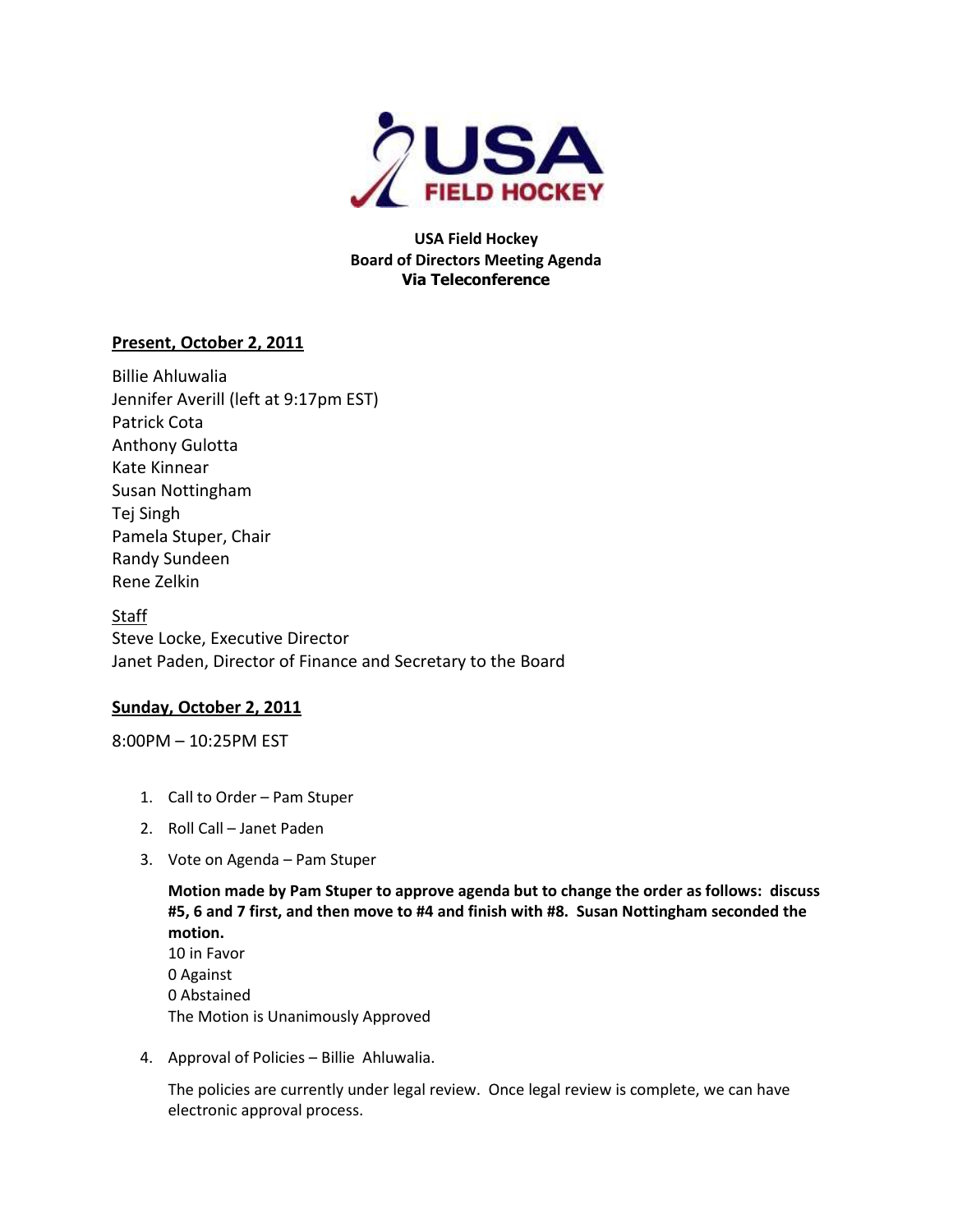5. Code of Ethics – Simon Gray (attachment)

One change to be made – all employees should sign this.

- 6. Old Business
	- a. PAHF Nominations Pam Stuper

Discussion about how nominees are chosen. Also, requested that each of the nominees prepare a report for the Board (via Steve Locke) to keep communication going.

b. Goggle update – Steve Locke

This is the first academic year that it is mandatory to wear goggles in high school. There is a newly created website called **goggleinjury.com** for athletes, parent, coaches, etc to report injuries relating to the new goggle requirement. There is also a hint that NCAA is considering goggles for college play.

There needs to be a raised awareness of the seriousness of this issue. Everyone Is strongly encouraged to use their networks to get the word out about the potential injuries associated with this requirement.

- 7. Budget Discussion Steve Locke
	- a. USOC Allocation
	- b. Approval to employ WNT Assistant Coach
	- c. Men's High Performance
	- d. Under-12 Development
	- e. Umpire Technical Director plus Regional Umpire Coordinators (RUCs)

The 2012 budget has been built and balanced, with the caveat that the USOC allocation for 2012 remains equal to that of 2011. We are meeting with USOC Tuesday at 4pm to review and discuss our allocations.

There are additional asks for a WNT Assistant Coach, U-12 development of \$81K, and RUCs to help recruit umpires. We should know by the end of this week what our budget will look like.

The F&A Committee is expecting to receive the individual detailed budget files with assumptions no later than October 17th. Steve will prepare a narrative, outlining goals and objectives. This will give the Board sufficient time to review before the November board meeting.

#### **Motion made by Pam Stuper and seconded by Rene Zelkin to move into executive session at 9:29pm EST.**

9 in Favor 0 Against 0 Abstained The Motion is Unanimously Approved

### **Motion made by Pam Stuper and seconded by Rene Zelkin to move out of executive session AT 10:17pm EST.**